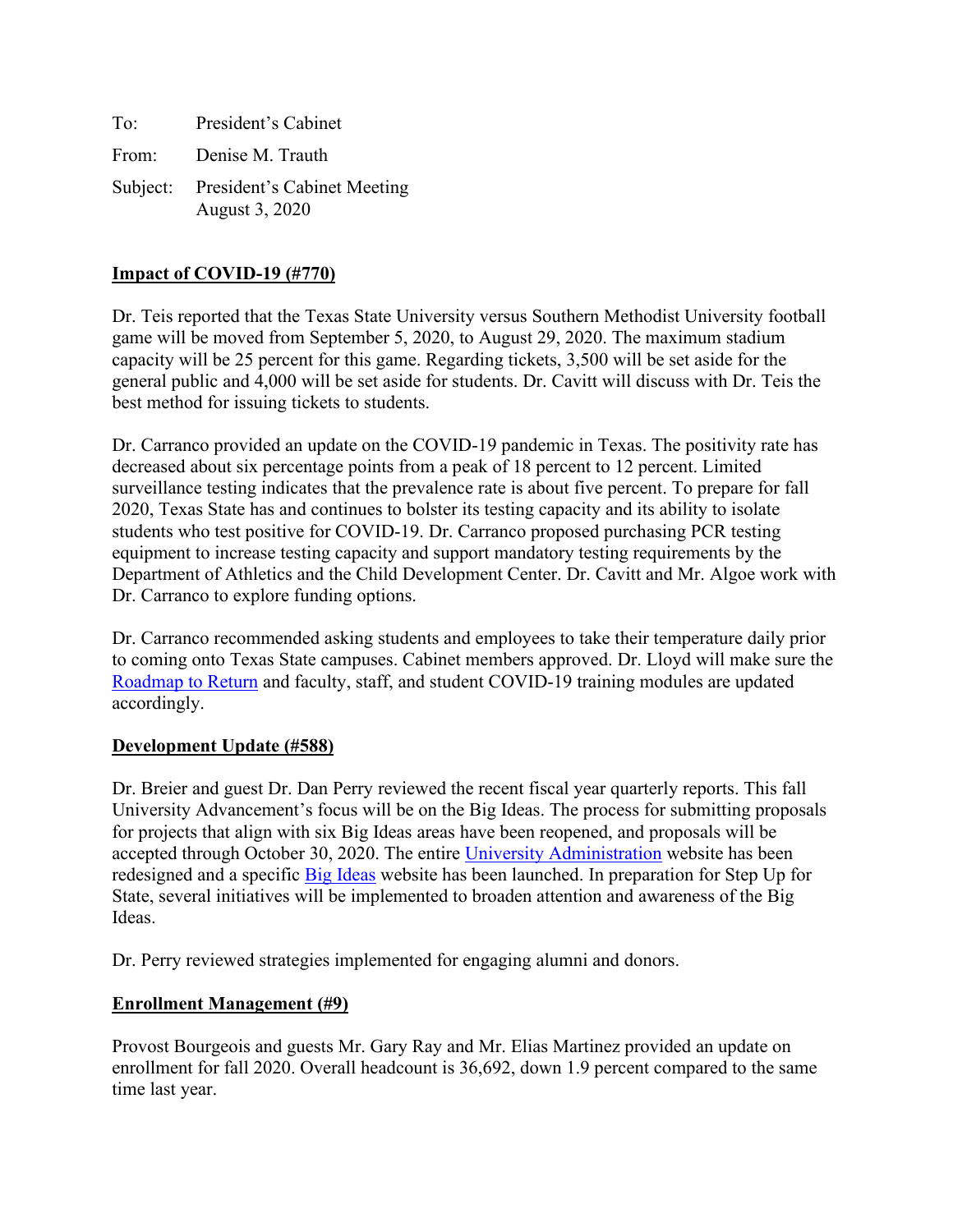Mr. Ray highlighted several indicators suggesting that enrollment will improve over the upcoming weeks. For instance, week-to-week enrollment trends are steadily increasing; graduate enrollment is up due, in part, to the launch of several new graduate degree programs; new freshmen and transfer applications are at an all-time high and are still being processed; freshmen admits and new student orientation registrants are at an all-time high; nearly 1,000 advising appointments, which include new freshmen and transfer students, have been scheduled for August 2020 and will likely matriculate into higher enrollment counts and student credit hours; more than 100 stopouts are in the pipeline for readmittance; and funding awards for students, including the Bobcat to Bobcat funds, were awarded on July 31, 2020.

Provost Bourgeois announced that as of July 31, 2020, there are 368 pending requests to transition courses from face-to-face to a remote instructional modality.

Mr. Elias Martinez provided an update on enrollment and social media posts related to delivery of instruction and student services during fall 2020. Mr. Martinez summarized topics discussed through social media channels. Regarding the Dean of Students message sent to students on July 29, 2020, most comments either pertained to students having to self-quarantine or assessment of electronic course fees. The themes generated from the posts were used to inform the development of additional [Frequently Asked Questions](https://www.txstate.edu/coronavirus/frequently-asked-questions.html) on the [Coronavirus \(COVID-19\)](https://www.txstate.edu/coronavirus/frequently-asked-questions.html) website.

# **Pandemic/Post Pandemic Work Groups (#771)**

Dr. Lloyd and guest Dr. Debbie Thorne provided an update on the creation of a platform for faculty and staff to provide written feedback. Cabinet members approved the process for obtaining feedback.

# **RTA: 8/31/20 Dr. Cavitt will discuss responses to the first thematic feedback survey.**

# **Scheduling of University Facilities UPPSs**

Mr. Algoe reviewed the recommended changes to UPPS 08.01.01, Scheduling of University Facilities as well as the new UPPS 08.01.08, Scheduling of University Facilities-Round Rock Campus. Cabinet members approved.

## **President's Update (#556)**

President Trauth announced that The Texas State University System employees will be returning to the San Marcos Campus on August 17, 2020.

# **Significant Issues (#01)**

Provost Bourgeois announced that the Child Development Center has reopened.

Mr. Algoe shared the return to school schedule for local preK-12 school districts.